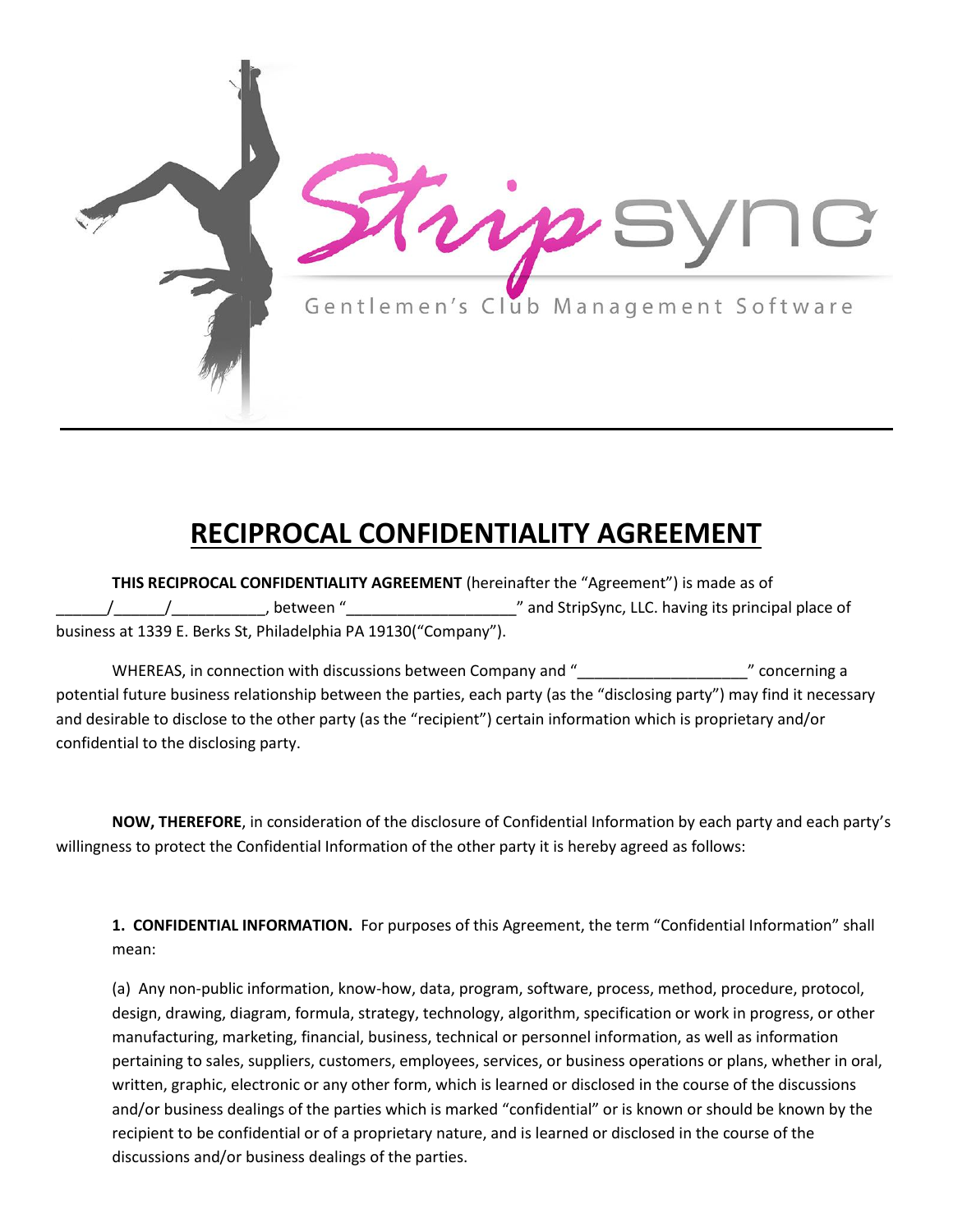Confidential Information may also include information of third parties to whom the disclosing party has an obligation to treat the information as confidential. The disclosing party will have the sole discretion to determine the information it will disclose under this Agreement. Confidential Information will remain the property of the disclosing party at all times.

## **2. TREATMENT OF CONFIDENTIAL INFORMATION.**

(a) The recipient will not at any time disclose the disclosing party's Confidential Information to any person, or use the disclosing party's Confidential Information for any purpose other than determining the feasibility of a business relationship between the parties. The recipient shall only disclose the disclosing party's Confidential Information to those of its employees and agents who have a need to know such information for the purpose described above, and who are under an obligation of confidentiality with respect to such information at least as restrictive as that set forth in this Agreement.

(b) The recipient will use the same degree of care to protect the disclosing party's Confidential Information as it uses to protect its own information of similar importance, but in no event less than reasonable care. The recipient shall not reverse engineer, decompile or disassemble any equipment, software or other computer program disclosed to the recipient under this Agreement.

(c) The recipient shall not export the disclosing party's Confidential Information without the disclosing party's written consent, and then only in compliance with all applicable law, rules and regulations.

3. **RETURN OF CONFIDENTIAL INFORMATION**. The recipient shall promptly return the disclosing party's Confidential Information to the disclosing party upon termination of the business relationship between the parties, or upon request, if earlier.

4. **NON-PROTECTED INFORMATION**. The recipient's obligations set forth in this Agreement shall not apply to:

(a) Information that, at the time it is disclosed, is already in the recipient's rightful possession or available to it or its employees from any other source having no obligation not to disclose it, without obligation of confidentiality.

(b) Information that is, or any time hereafter becomes, available to the public without breach of this Agreement by the recipient.

(c) Information that, after it is disclosed, is at any time obtained by the recipient from any other person having no obligation not to disclose it, without obligation of confidentiality.

(d) Information that is independently developed by the recipient without use of or reference to the Confidential Information of the disclosing party.

(e) Information that has been approved for release by written authorization of the disclosing party.

5. **COURT ORDERED DISCLOSURE.** Recipient shall not be liable for disclosure of the disclosing party's Confidential Information if made in response to a valid order of a court or authorized agency of government or otherwise as required by law, rule or regulation, including without limitation, as necessary to comply with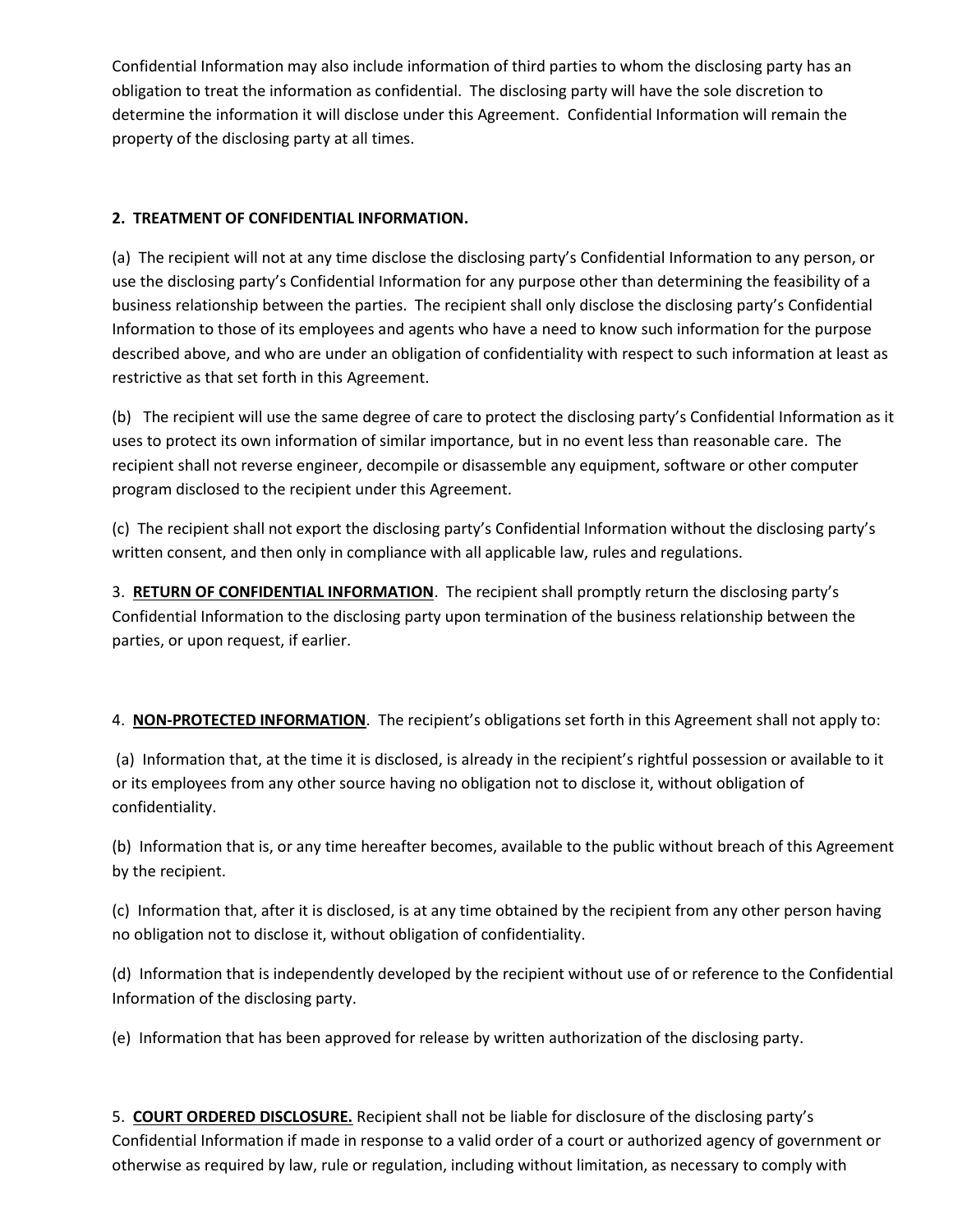applicable securities regulations; provided that the recipient provides reasonable notice to the disclosing party so that the disclosing party may seek to prevent or limit such disclosure, or to obtain confidential treatment for such disclosure.

6. **TERM**. The period during which disclosures may be made under this Agreement (the "Disclosure Period") shall be one (1) year, and the obligations of confidentiality set forth herein shall continue for a period of three (3) years following the expiration of the Disclosure Period, except that with respect to trade secret information, the obligations of confidentiality shall continue indefinitely.

7. **NO LICENSE; NO WARRANTY**. Neither the disclosures made under this Agreement, nor this Agreement, shall be construed to convey any right, title, interest, or copyright in any Confidential Information or any license to use, sell, exploit, copy or develop further any Confidential Information. This Agreement, and the disclosures made hereunder, do not in any way bind the parties to enter into or continue a business relationship of any type with the other. ALL CONFIDENTIAL INFORMATION IS PROVIDED "AS IS", WITHOUT EXPRESS OR IMPLIED WARRANTY OF ANY KIND, INCLUDING BUT NOT LIMITED TO WARRANTIES OF ACCURACY, COMPLETENESS OR NON-INFRINGEMENT, AND ANY SUCH WARRANTIES ARE HEREBY DISCLAIMED.

8. **GOVERNING LAW**. This Agreement shall be construed for all purposes in accordance with the law of the State of Pennsylvania, exclusive of its choice of law principles. The Pennsylvania state courts for Bucks will have exclusive jurisdiction and venue over any dispute arising out of or relating to this Agreement, and each party hereby irrevocably consents to the personal jurisdiction of and venue in such courts.

9. **SEVERABILITY**. If any of the provisions of this Agreement is declared void, invalid or unenforceable, such provisions shall be severed from this Agreement, which shall otherwise remain in full force and effect.

10. **REMEDIES**. The parties agree that, if there is a breach of this Agreement by either party, the other shall have all remedies available to it in law and/or equity. The recipient acknowledges that its breach of this Agreement will result in immediate and irreparable harm to the disclosing party, for which there will be no adequate remedy at law, and that in such event the disclosing party will be entitled to seek appropriate equitable relief as may be granted by a court of competent jurisdiction.

11. **ATTORNEY FEES**. In the event any suit or other action is commenced to construe or enforce any provision of this Agreement, the prevailing party, in addition to all other amounts, shall be entitled to reasonable attorney's fee and court costs.

12. **ENTIRE AGREEMENT**. This Agreement constitutes the entire agreement between the parties with respect to the subject matters addressed herein, and supersedes any and all prior and contemporaneous agreements